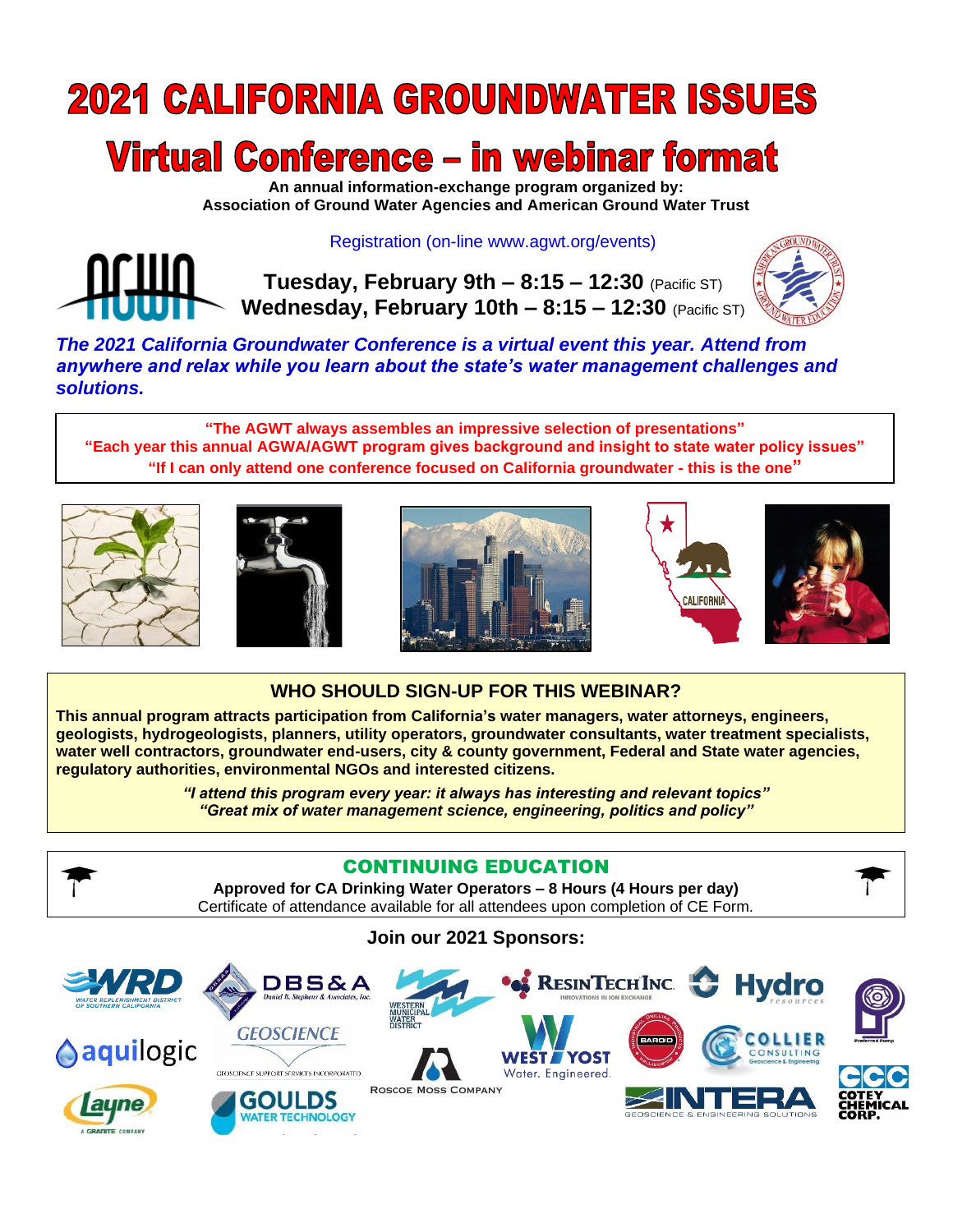## **2021 AGWA – AGWT Virtual California Groundwater Conference**

#### **Day One: AGWA AGWT California Groundwater Webinar - Tuesday, February 9th, 2021**

Webinar begins at 8:15am (Pacific time) and depending on the time need for Q & A and discussion, will end at approximately 1:00pm.

IMPLEMENTING SGMA AT GROUND ZERO: CHALLENGES AND OPPORTUNITIES FOR THE SAN JOAQUIN VALLEY

Ellen Hanak, PhD, Vice President and Director of the Water Policy Center**,** Public Policy Institute of California**,** San Francisco, CA

RESEARCH ON THE BASE OF FRESHWATER IN CENTRAL VALLEY AQUIFERS: IMPLICATIONS FOR SGMA GROUNDWATER MANAGEMENT

Debra Perrone, PhD, Assistant Professor, UC Santa Barbara Environmental Studies Program, Santa Barbara, CA.



AN ACCOUNTING SYSTEM TO CLASSIFY WATER AS AN "ASSET" FOR WHICH QUANTITIES AND QUALITIES CAN BE DEFINED AND VALUED: The WRMS (water resources management system) concept Andy Clay, Advisor at EY (Ernst & Young), Johannesburg, South Africa

- WATER TRANSFERS IN CALIFORNIA: MARKET-BASED TOOLS FOR WATER MANAGEMENT Matt Payne, Principal, WestWater Research, Phoenix, AZ
- ROLE OF SATELLITE DATA IN GROUNDWATER USE MONITORING AND POLICY ENFORCEMENT Timothy Foster, PhD, Senior Lecturer, Department of Mechanical, Aerospace and Civil Engineering, University of Manchester, UK; Nick Brozović, PhD, Director of Policy, Daugherty Water for Food Global Institute and Professor, Agricultural Economics, and Taro Mieno, PhD, Assistant Professor, Agricultural Economics, University of Nebraska, Lincoln, NE

THE USE OF AIRBORNE EM DATA TO SUPPORT GROUNDWATER MANAGEMENT Rosemary Knight, PhD**,** Director, GEM Center*,* Department of Geophysics, Stanford University, Stanford, CA

A TOWED TEM SYSTEM FOR HIGH RESOLUTION SITE CHARACTERIZATION FOR BETTER SGMA GROUNDWATER MANAGEMENT PLANS John Jansen, PG, PGp, PhD, Senior Geophysicist and Hydrogeologist, Collier Consulting, Stephenville, TX

REALIZING DECISION-SUPPORT DIVIDENDS FROM GROUNDWATER MODELING INVESTMENTS Jeremy White, PhD, Principal Hydrogeologist, Intera Inc., Boulder, CO

CASE STUDY: USE OF AN INTEGRATED RIVER MODEL TO HELP DEVELOP A GROUNDWATER SUSTAINABILITY PLAN

David Barnes, Senior Modeler, Geoscience Support Services Inc., Claremont, CA

AN AGRICULTURAL INDUSTRY PERSPECTIVE ON SGMA WATER MANAGEMENT OPTIONS Cannon Michael*,* President/CEO Bowles Farming Company, Los Banos, CA

#### REVIEW OF DAY ONE OF THE WEBINAR

Anthony Zampiello, Chairman, Association of Ground Water Agencies and Executive Officer, Raymond Basin, Azusa, CA

#### **Scroll down for Day Two Presenters and Registration Information**

₩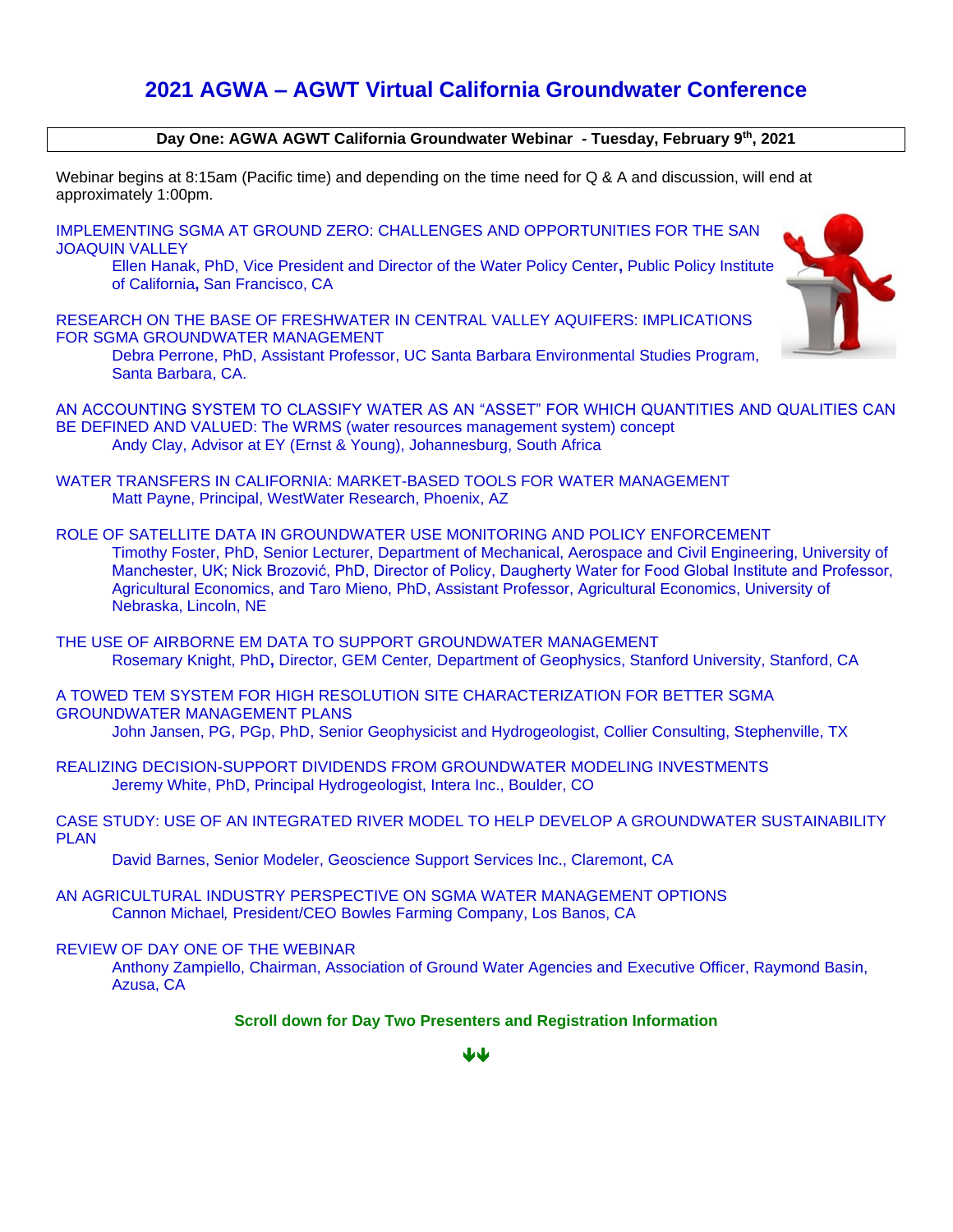#### **Day Two: AGWA AGWT California Groundwater Webinar - Wednesday, February 10th , 2021**

Webinar begins at 8:15am (Pacific time) and depending on the time need for Q & A and discussion, will end at approximately 12:30pm



CHARACTERIZING GROUNDWATER QUALITY AT CALIFORNIA'S PFAS SITES Wendy Linck, PG, PMP, Senior Engineering Geologist, Division of Water Quality, State Water Resources Control Board, Sacramento, CA

PFAS SAMPLING PROTOCOLS: GETTING IT RIGHT GIVES MORE CONFIDENCE IN LAB **RESULTS** 

David Kaminski, Senior Vice President, QED Environmental Systems Inc., Pleasant Hill, CA

WATER WELL DESIGN AND CONSTRUCTION FOR OPTIMAL WELL PERFORMANCE IN AREAS WITH GROUNDWATER QUALITY ISSUES

Marvin Glotfelty, RG, Principal Hydrogeologist, Clear Creek Associates, Scottsdale, AZ

REGIONAL RECYCLED WATER PROGRAM UPDATE: PLANNING FOR A REGIONAL MULTI-BASIN GROUNDWATER RECHARGE PROJECT

Matthew D. Hacker, Senior Resource Specialist, Metropolitan Water District, Los Angeles, CA

MAKING ROBUST DECISIONS FOR GROUNDWATER SUSTAINABILITY UNDER UNCERTAINTY Alvar Escriva-Bou, PhD, Research Fellow, PPIC Water Policy Center, San Francisco, CA

MANAGING SALINITY IN THE CHINO GROUNDWATER BASIN – A TRUE REGIONAL PARTNERSHIP Shivaji Deshmukh, PE, General Manager, Inland Empire Utilities Agency, Chino Hills, CA and, Peter Kavounas, PE, General Manager, Chino Basin Watermaster, Rancho Cucamonga, CA

A DATA DRIVEN APPROACH TO MAPPING AND MONITORING SURFACE WATER AND GROUNDWATER INTERACTIONS FOR GROUNDWATER SUSTAINABILITY PLANS.

Laura Foglia, PhD, Adjunct Associate Professor, University of California Davis, and Consultant Senior Engineer, Larry Walker Associates, Davis, CA and Rich Pauloo, PhD, Hydrogeologist, Larry Walker Associates

THE CONNECTION BETWEEN GROUNDWATER AND SURFACE-WATER: QUANTIFYING THE IMPACT OF INTERMITTENT STREAM FLOW AND WATER-YEAR TYPE ON STREAMFLOW DEPLETION IN A NORTHERN CALIFORNIA STREAM

Gus Tolley, PhD, Hydrogeologist, Daniel B Stephens and Associates Inc., Grass Valley, CA

PURPOSE AND PROGRESS OF THE "INTERNET OF WATER"

Peter Colohan, Executive Director, Internet of Water, Nicholas Institute for Environmental Policy Solutions, Duke University, Durham, NC, and,

Stacy Timmons, Associate Director, Hydrogeology Program and Project Lead, New Mexico Bureau of Geology & Mineral Resources, New Mexico Tech, Socorro, NM

REVIEW OF DAY TWO OF THE WEBINAR AND CLOSING REMARKS

Anthony Zampiello, Chairman, Association of Ground Water Agencies and Executive Officer, Raymond Basin, Azusa, CA

**The webinar will be conducted via the Zoom platform with participant Q & A and discussion opportunity after each presentation.**

**Confirmation of registration will be sent at the time of registration and webinar login information will be emailed to all participants prior to the event date. There will be different login information for each day.**

#### **Scroll down for Registration Information**

بالربال